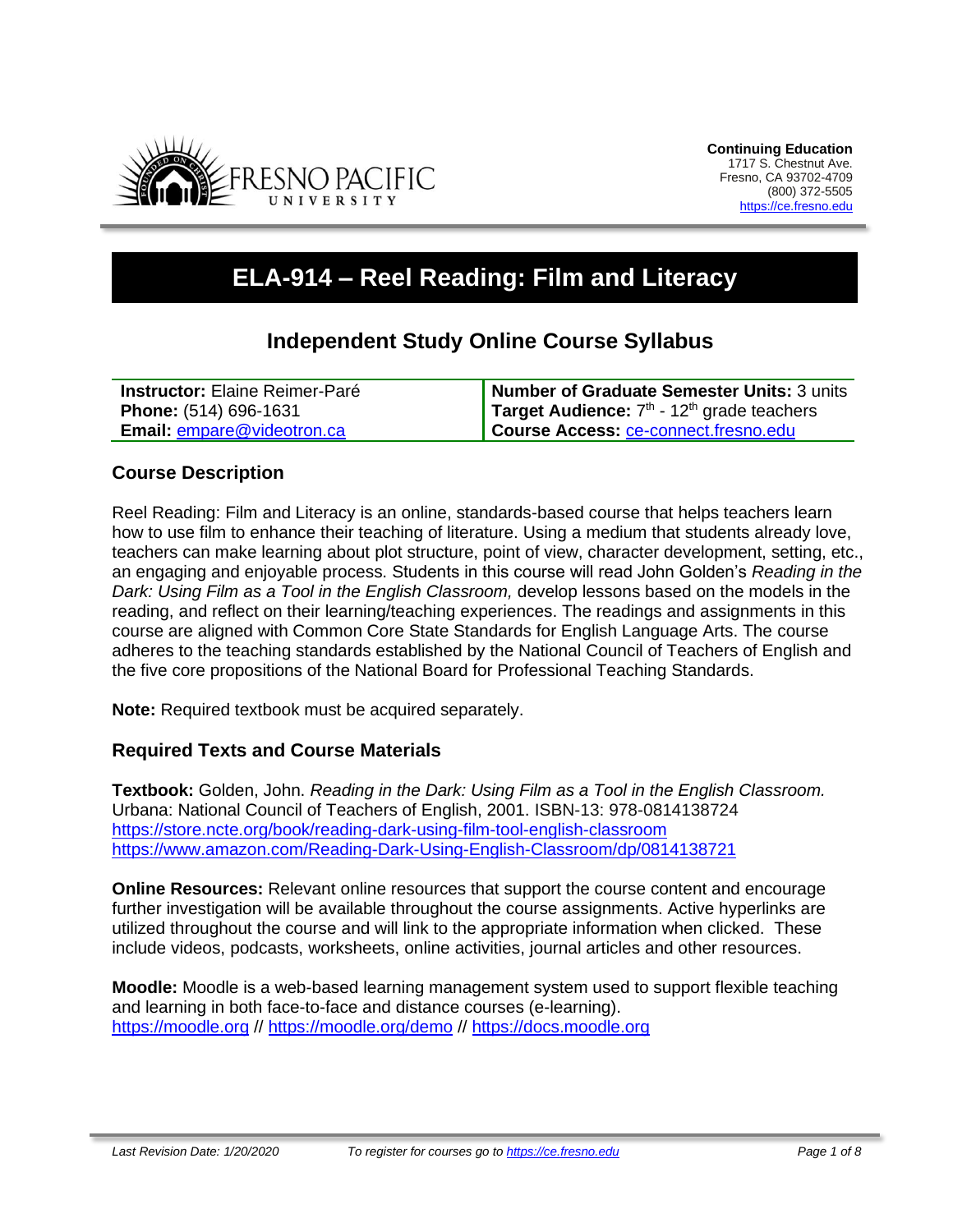# **Course Dates**

Self-paced; students may enroll at any time and take up to one year, from the date of registration, to complete assignments. Students may complete assignments in no less than three weeks for a 3 unit course (one week per unit).

### **National Standards Addressed in This Course**

#### **National Board for Professional Teaching Standards (NBPTS)**

[\(http://www.nbpts.org/standards-five-core-propositions/\)](http://www.nbpts.org/standards-five-core-propositions/)

First published in 1989 and updated in 2016, *[What Teachers Should Know and Be Able to Do](http://www.accomplishedteacher.org/)* articulates the National Board's Five Core Propositions for teaching. The Five Core Propositions comparable to medicine's Hippocratic Oath — set forth the profession's vision for accomplished teaching. Together, the propositions form the basis of all National Board Standards and the foundation for National Board Certification. Course assignments have been designed so students can demonstrate excellence against these professional teaching standards whenever possible.

- Proposition 1: Teachers are committed to students and their learning
- Proposition 2: Teachers know the subject they teach and how to teach those subjects to students
- Proposition 3: Teachers are responsible for managing and monitoring student learning
- Proposition 4: Teachers think systematically about their practice and learn from experience
- Proposition 5: Teachers are members of learning communities

#### **Common Core State Standards (CCSS)** [\(www.corestandards.org\)](http://www.corestandards.org/)

The following **Common Core State Standards** for English Language Arts (Grades 6-12) are reinforced throughout this course:

#### **College and Career Readiness Anchor Standards for Reading**

- Key Ideas and Details
- Craft and Structure
- Integration of Knowledge and Ideas
- Range of Reading and Level of Text Complexity

# **Continuing Education Program Student Learning Outcomes**

| CE <sub>1</sub> | Demonstrate proficient written communication by articulating a clear focus,<br>synthesizing arguments, and utilizing standard formats in order to inform and<br>persuade others, and present information applicable to targeted use. |
|-----------------|--------------------------------------------------------------------------------------------------------------------------------------------------------------------------------------------------------------------------------------|
| CE <sub>2</sub> | Demonstrate comprehension of content-specific knowledge and the ability to apply it<br>in theoretical, personal, professional, or societal contexts.                                                                                 |
| CE <sub>3</sub> | Reflect on their personal and professional growth and provide evidence of how such<br>reflection is utilized to manage personal and professional improvement.                                                                        |
| CE <sub>4</sub> | Apply critical thinking competencies by generating probing questions, recognizing<br>underlying assumptions, interpreting and evaluating relevant information, and<br>applying their understandings to the professional setting.     |
| CE <sub>5</sub> | Reflect on values that inspire high standards of professional and ethical behavior as<br>they pursue excellence in applying new learning to their chosen field.                                                                      |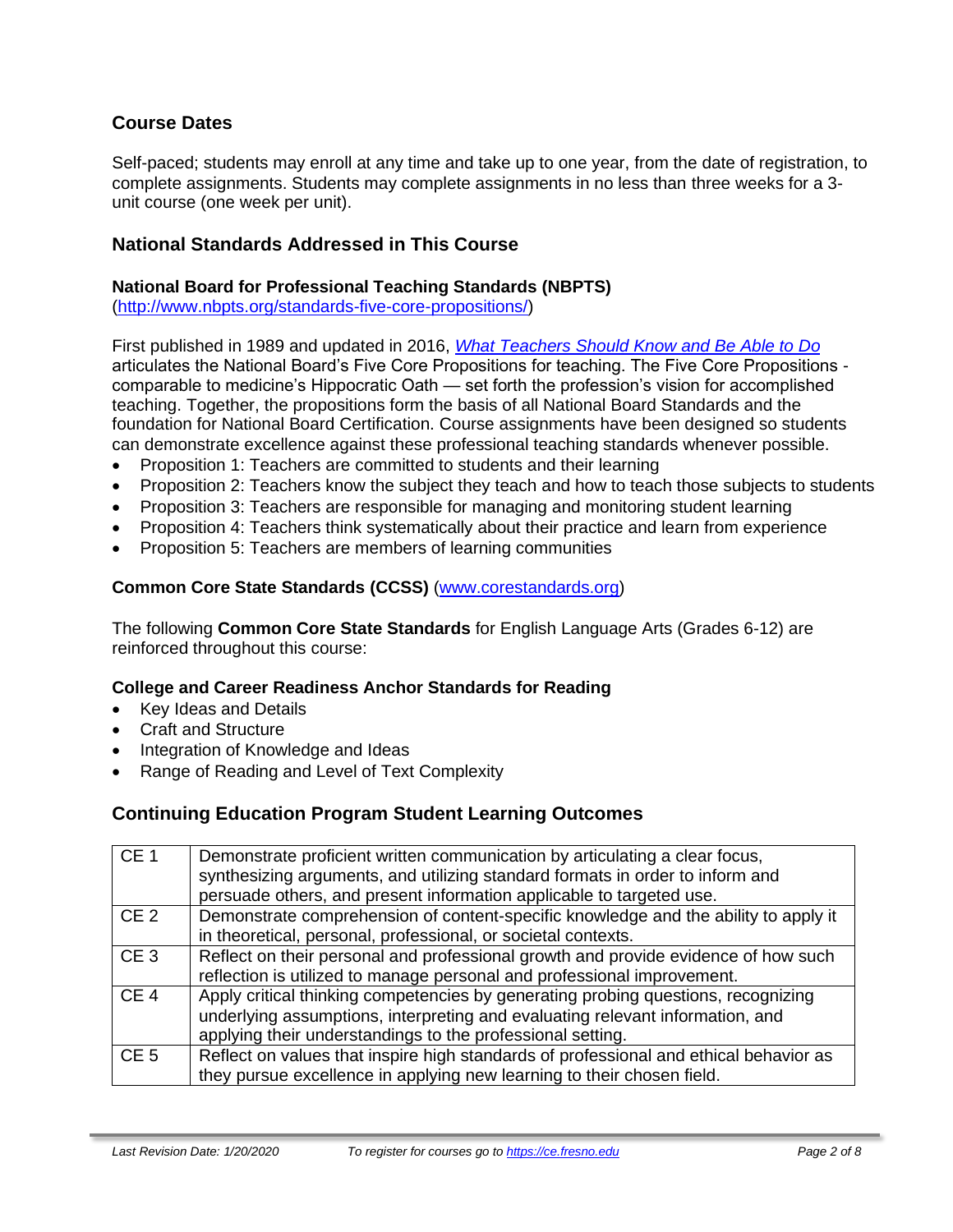| CE <sub>6</sub> | Identify information needed in order to fully understand a topic or task, organize that |
|-----------------|-----------------------------------------------------------------------------------------|
|                 | information, identify the best sources of information for a given enquiry, locate and   |
|                 | critically evaluate sources, and accurately and effectively share that information.     |

# **Student Learning Outcomes (SLOs) for This Course**

|                | <b>Student Learning Outcomes for This Course</b><br>By the end of this course student will be able to:                                                            | <b>National Standards</b><br><b>Addressed in This</b><br>Course* | <b>Continuing</b><br><b>Education Program</b><br><b>Student Learning</b><br><b>Outcomes</b><br>Addressed** |
|----------------|-------------------------------------------------------------------------------------------------------------------------------------------------------------------|------------------------------------------------------------------|------------------------------------------------------------------------------------------------------------|
| 1 <sub>1</sub> | Implement teaching strategies that equip<br>students to become confident, critical<br>readers of fiction texts                                                    | CCSS 1, 2, 3, 6, 7, 9,<br>10;<br>NBPTS Props. 1, 2, 3            | CE 2, CE 4, CE 6                                                                                           |
| 2.             | Identify key elements of film and recognize<br>their relevance to the teaching of fiction texts                                                                   | CCSS 2, 4, 5, 6, 7;<br>NBPTS Props. 2, 3, 4                      | CE 2, CE 6                                                                                                 |
|                | 3. Create innovative lesson plans that promote<br>critical thinking and effective reading<br>strategies through the use of films/clips and<br>fiction print texts | <b>CCSS 1-10;</b><br>NBPTS Props. 1, 2,<br>3.4                   | CE 1, CE 2, CE 3,<br><b>CE4, CE6</b>                                                                       |
|                | 4. Formulate analytical responses to course<br>readings and film-related research                                                                                 | NBPTS Props. 4, 5                                                | CE 1, CE 6                                                                                                 |
|                | 5. Recognize how using film as a teaching tool<br>in the classroom reinforces state and<br>national teaching standards                                            | <b>NBPTS Prop. 5</b>                                             | CE 3, CE 5                                                                                                 |

\* Please refer to the section on **National Standards Addressed in This Course**

\*\* Please refer to the section on **Continuing Education Program Student Learning Outcomes**

# **Topics, Assignments, and Activities**

**Note:** Upon registration, students will receive more specific instructions concerning the assignments. Please consult the Moodle course page before beginning the coursework.

| <b>Module</b>              | <b>Module Assignments and Activities</b>             | <b>Points</b><br><b>Possible</b><br>for Each<br><b>Assignment</b> |
|----------------------------|------------------------------------------------------|-------------------------------------------------------------------|
| <b>Welcome Module</b>      | <b>Course Syllabus</b><br>$\bullet$                  |                                                                   |
|                            | Policies and Procedures Information                  |                                                                   |
| Module $1 -$               | Personal Reflection (300 words)                      |                                                                   |
| <b>Personal Experience</b> |                                                      | 100                                                               |
| with Film                  |                                                      |                                                                   |
| Module $2 -$               | Read text: Reading in the Dark: Using Film as a Tool |                                                                   |
| <b>Text Reading</b>        | in the English Classroom by John Golden              | Pass                                                              |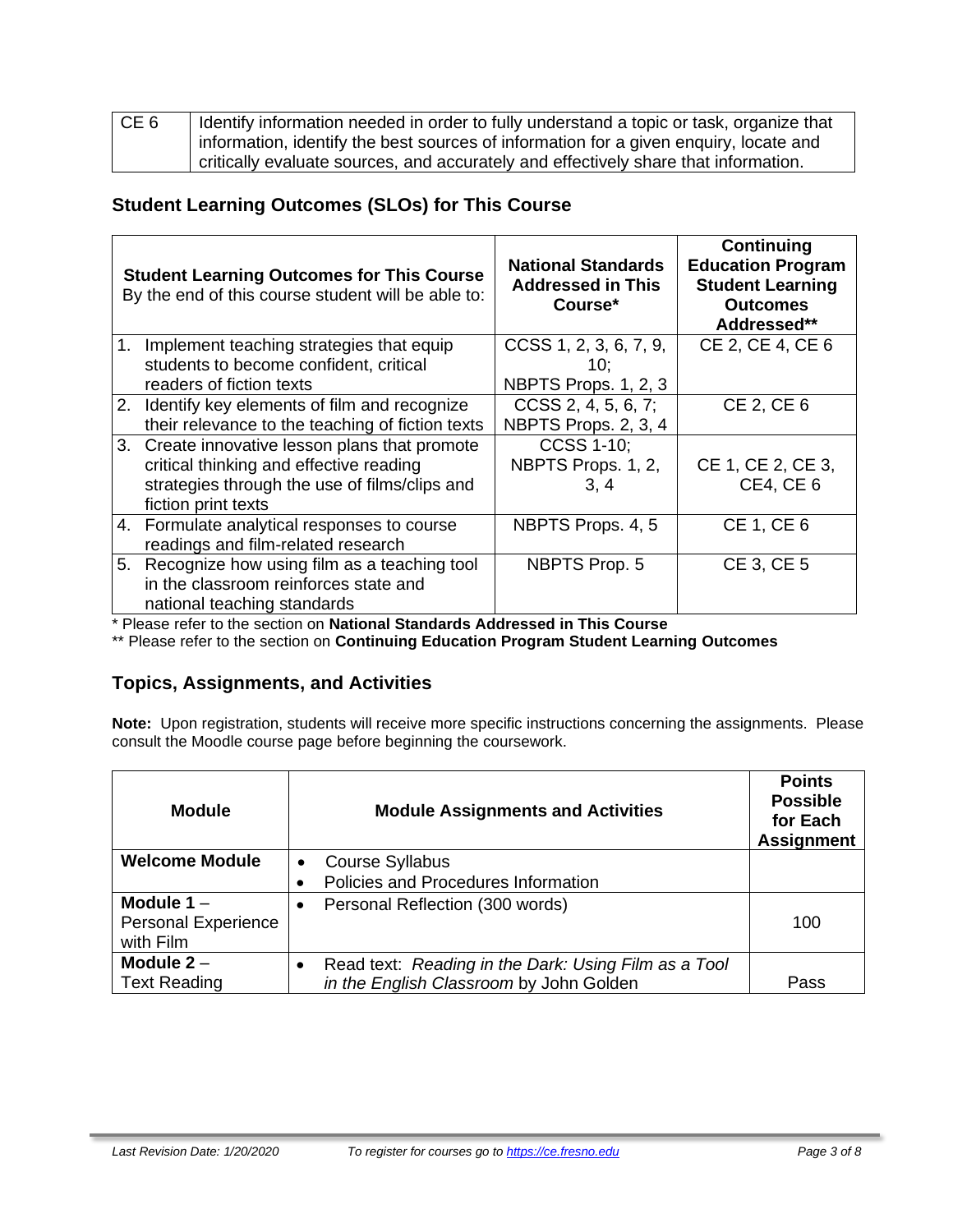| Module $3-$<br>Film Terminology                      | Develop and teach one lesson in which you introduce<br>basic film terminology and cinematic effects to your<br>students.                                                                                                                                                                                                                                                                                                                                                                                                                                                                                                     | 100  |
|------------------------------------------------------|------------------------------------------------------------------------------------------------------------------------------------------------------------------------------------------------------------------------------------------------------------------------------------------------------------------------------------------------------------------------------------------------------------------------------------------------------------------------------------------------------------------------------------------------------------------------------------------------------------------------------|------|
| Module $4-$<br>Film and Reading<br><b>Strategies</b> | Plan and teach a lesson that helps students to use one<br>$\bullet$<br>of the strategies discussed in Chapter 2.                                                                                                                                                                                                                                                                                                                                                                                                                                                                                                             | 100  |
| Module $5-$<br>Film and Literary<br>Analysis         | Select one of the elements of fiction (character,<br>$\bullet$<br>setting, symbol, point of view, etc.) and create a brief<br>lesson that uses a film clip and short text to<br>demonstrate the element's role.                                                                                                                                                                                                                                                                                                                                                                                                              | 100  |
| Module $6-$<br><b>Teaching Insight</b>               | Choose an idea, observation, strategy, or teaching<br>$\bullet$<br>insight that you have had so far and share it in the<br>course's forum for feedback and interaction. Read<br>some of the observations made by your colleagues.<br>Post brief replies to two of the entries.                                                                                                                                                                                                                                                                                                                                               | Pass |
| Module $7 -$<br>Full-Length Film                     | Choose a film that would be appropriate to show to<br>$\bullet$<br>your students in its entirety. Follow the process Golden<br>outlines in Chapter 4 by noting the title of the film, your<br>rationale for showing it, and your previewing exercises.<br>Divide the film into viewing days according to your<br>class schedule and prepare your lesson, as Golden<br>models, with "Things to Notice," "Key Sequence,"<br>"Discussion Questions" for each day, and, finally,<br>"Closing Questions/Activities." You are not required to<br>teach the film for this course; submit your lesson plan<br>without an assessment. | 100  |
| Module $8-$<br><b>Text Response</b>                  | Write a critical response to Golden's strategies and<br>$\bullet$<br>examples.                                                                                                                                                                                                                                                                                                                                                                                                                                                                                                                                               | 100  |
| Module $9-$<br><b>Film Viewing</b><br>Policies       | Each school, school district, or state may have<br>$\bullet$<br>different policies concerning film use in the classroom.<br>Research the copyright laws and district guidelines<br>that apply to your situation and relate your findings in a<br>brief summary. (300 words)                                                                                                                                                                                                                                                                                                                                                  | 100  |
| <b>Module 10- State</b><br><b>Standards and Film</b> | Consult your state's standards for the teaching of<br>$\bullet$<br>English. How does using film in the classroom meet<br>specific objectives established by these standards?<br>(300 words)                                                                                                                                                                                                                                                                                                                                                                                                                                  | 100  |
| Module 11- Film<br>Resources                         | What resources are available for teaching film in the<br>$\bullet$<br>English classroom? Consult your school or district<br>library and compile a list of potential film resources for<br>your classroom. Write a response that details your<br>findings. (300 words)                                                                                                                                                                                                                                                                                                                                                        | 100  |
| Module 12-<br>Alternative<br>Assignment              | If you are not teaching the lessons you have<br>$\bullet$<br>developed for this course, you may substitute the<br>teaching and assessment aspects of the assignments<br>with ONE of two alternative assignment options.                                                                                                                                                                                                                                                                                                                                                                                                      | Pass |
| Course Wrap-up-<br>Grading and<br>Evaluation         | <b>Final Reflection Forum</b><br>$\bullet$<br><b>Course Evaluation</b><br><b>Grade Request / Transcript Request</b><br><b>TOTAL POINTS</b>                                                                                                                                                                                                                                                                                                                                                                                                                                                                                   | 100% |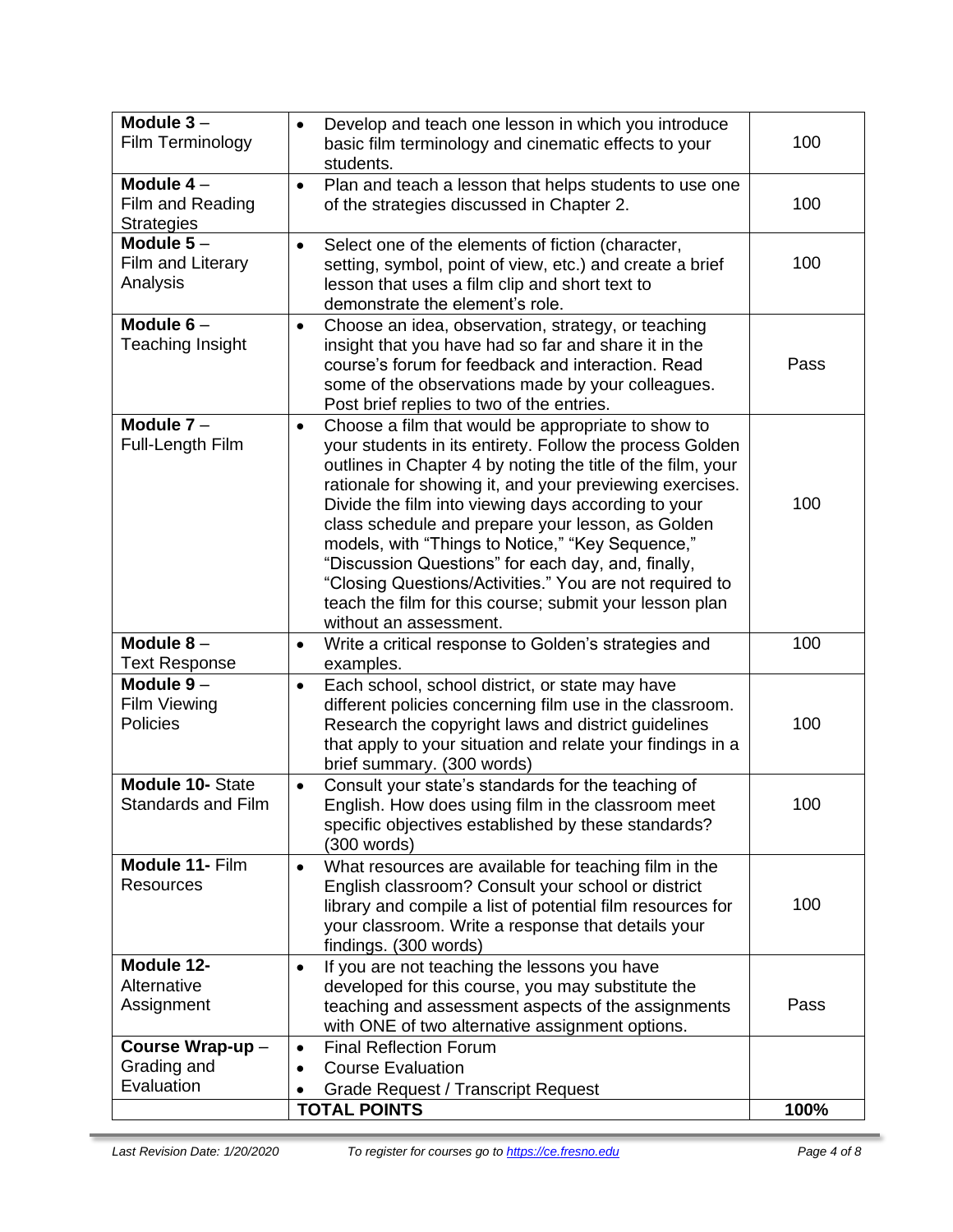# **Grading Policies, Rubrics, and Requirements for Assignments**

# **Grading Policies**

- Assignments will be graded per criteria presented in the course rubrics.
- $A = 90-100\%$  and  $B = 80-89\%$ , (anything below 80% will not receive credit.)
- The discernment between an A or a B letter grade is at the discretion of the instructor based on the quality of work submitted (see course rubrics).
- Coursework falling below a B grade will be returned with further instructions.
- All assignments must be completed to receive a grade and are expected to reflect the quality that teacher-training institutions require of professional educators. If completed assignments do not meet this standard, students will be notified with further instructions from the instructor.

| Grade        | Percentage | <b>Description</b> | <b>Rubric</b>                                                                                                                                                                                   |
|--------------|------------|--------------------|-------------------------------------------------------------------------------------------------------------------------------------------------------------------------------------------------|
| A            | 90-100%    | Excellent          | Meets all course / assignment requirements with<br>significant evidence of subject mastery and<br>demonstration of excellent graduate level professional<br>development scholarship.            |
| <sub>B</sub> | 80-89%     | Very Good          | Adequately meets criteria for all course/assignment<br>requirements - demonstrates subject competency with<br>very good graduate level professional development<br>scholarship.                 |
| <b>NC</b>    | Below 80%  | Unacceptable       | Does not meet the minimum criteria for all<br>course/assignment requirements and demonstrated little,<br>if any, evidence of acceptable graduate level<br>professional development scholarship. |

#### **Grading Rubrics**

#### **Writing Requirements**

- **Superior:** Writing is clear, succinct, and reflects graduate level expectations. Clearly addresses all parts of the writing task. Maintains a consistent point of view and organizational structure. Includes relevant facts, details, and explanations.
- **Standard:** Writing is acceptable with very few mistakes in grammar and spelling. Addresses most parts of the writing task. Maintains a mostly consistent point of view and organizational structure. Includes mostly relevant facts, details, and explanations.
- **Sub-standard:** Writing contains noticeable mistakes in grammar and spelling. Does not address all parts of the writing task. Lacks a consistent point of view and organizational structure. May include marginally relevant facts, details, and explanations.

#### **Lesson Plan Requirements**

- **Superior:** Instructional goals and objectives clearly stated. Instructional strategies appropriate for learning outcome(s). Method for assessing student learning and evaluating instruction is clearly delineated and authentic. All materials necessary for student and teacher to complete lesson clearly listed.
- **Standard:** Instructional goals and objectives are stated but are not easy to understand. Some instructional strategies are appropriate for learning outcome(s). Method for assessing student learning and evaluating instruction is present. Most materials necessary for student and teacher to complete lesson are listed.
- **Sub-standard:** Instructional goals and objectives are not stated. Learners cannot tell what is expected of them. Instructional strategies are missing or strategies used are inappropriate.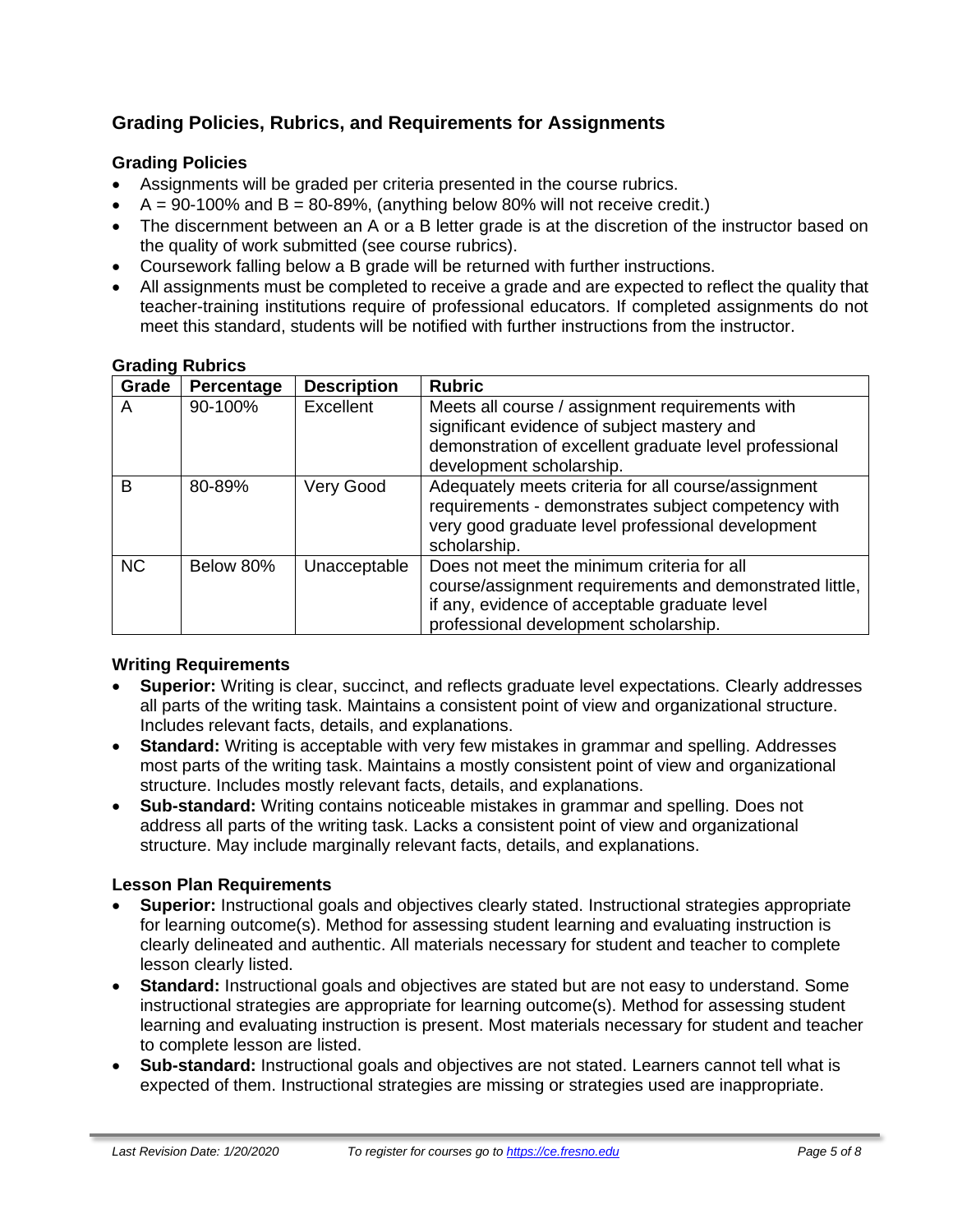Method for assessing student learning and evaluating instruction is missing. Materials necessary for student and teacher to complete lesson are missing.

# **Instructor/Student Contact Information**

Throughout the course participants will be communicating with the instructor and their classmates on a regular basis using asynchronous discussion forums. Students are provided with instructor contact information in the event they want to make email or phone contact. In addition, students are encouraged to email or phone the instructor at any time. Students will also receive feedback on the required assignments as they are submitted.

# **Discussion Forums**

Participation is an important expectation of this course and all online courses. Online discussions promote reflection and analysis while allowing students to appreciate and evaluate positions that others express. While students may not be engaging with the same students throughout this course they will be expected to offer comments, questions, and replies to the discussion question whenever possible. The faculty role in the discussion forum is that of an observer and facilitator.

# **Coursework Hours**

Based on the Carnegie Unit standard, a unit of graduate credit measures academic credit based on the number of hours the student is engaged in learning. This includes all time spent on the course: reading the textbook, watching videos, listening to audio lessons, researching topics, writing papers, creating projects, developing lesson plans, posting to discussion boards, etc. Coursework offered for FPU Continuing Education graduate credit adheres to 45 hours per semester unit for the 900-level courses. Therefore, a student will spend approximately 135 hours on a typical 3-unit course.

# **Services for Students with Disabilities**

Students with disabilities are eligible for reasonable accommodations in their academic work in all classes. In order to receive assistance, the student with a disability must provide the Academic Support Center with documentation, which describes the specific disability. The documentation must be from a qualified professional in the area of the disability (i.e. psychologist, physician or educational diagnostician). Students with disabilities should contact the Academic Support Center to discuss academic and other needs as soon as they are diagnosed with a disability. Once documentation is on file, arrangements for reasonable accommodations can be made. For more information and for downloadable forms, please go to [https://www.fresno.edu/students/academic](https://www.fresno.edu/students/academic-support/services-students-disabilities)[support/services-students-disabilities.](https://www.fresno.edu/students/academic-support/services-students-disabilities)

# **Plagiarism and Academic Honesty**

All people participating in the educational process at Fresno Pacific University are expected to pursue honesty and integrity in all aspects of their academic work. Academic dishonesty, including plagiarism, will be handled per the procedures set forth in the Fresno Pacific University Catalogue <https://www.fresno.edu/students/registrars-office/academic-catalogs>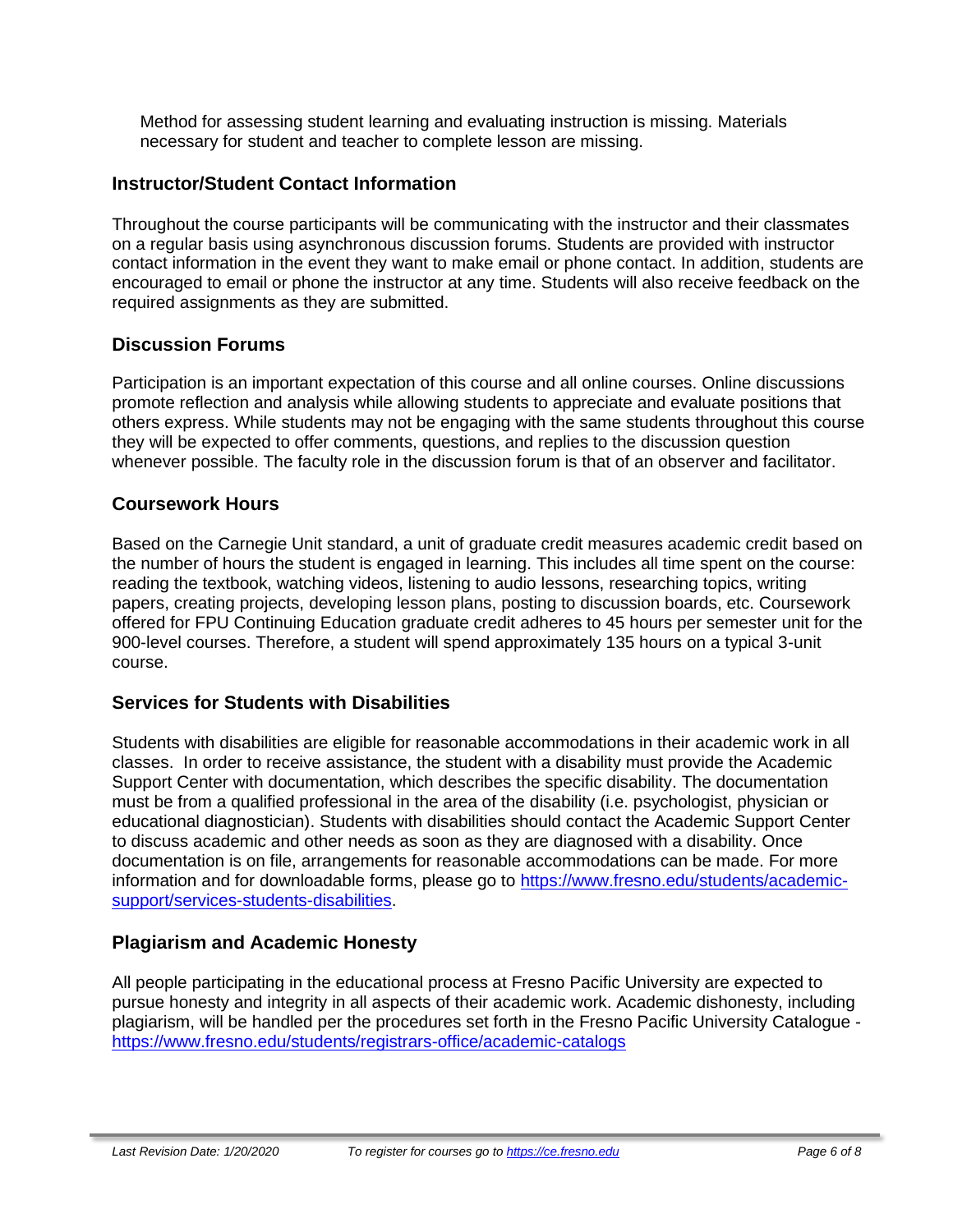# **Technology Requirements**

To successfully complete the course requirements, course participants will need Internet access, can send and receive email, know how to manage simple files in a word processing program, and have a basic understanding of the Internet. Please remember that the instructor is not able to offer technical support. If you need technical support, please contact your Internet Service Provider.

**Moodle:** This course will be delivered totally online. Moodle is a learning management system that provides students access to online resources, documents, graded assignments, quizzes, discussion forums, etc. Moodle is easy to learn and has a friendly user interface. To learn more about Moodle, go to [https://docs.moodle.org/33/en/Student\\_FAQ.](https://docs.moodle.org/33/en/Student_FAQ) There are also some student tutorials on the Center for Online Learning website at Fresno Pacific University - [https://col.fresno.edu/student.](https://col.fresno.edu/student)

**Moodle Site Login and Passwords:** Students will need to have internet access to log onto [https://ce-connect.fresno.edu.](https://ce-connect.fresno.edu/) The username and password numbers for Moodle access will be sent to you by the university using the email address you submitted at the time of registration. The instructor will then contact you with a welcome communication. If you need help with your username and password recovery, please contact the Continuing Education office at (800) 372- 5505 or (559) 453-2000 during regular office hours - Mon-Fri 8:00 am to 5:00 pm. or email them at [prof.dev@fresno.edu.](mailto:prof.dev@fresno.edu)

**Getting Help with Moodle:** If you need help with Moodle, please contact the Center for Online Learning (COL), by telephone or the website. Help by phone (559) 453-3460 is available Mon-Thurs 8:00 am to 8:00 pm and on Fridays from 8:00 am to 5:00 pm, or by filling out a "Request Services" form at [https://col.fresno.edu/contact/request-services.](https://col.fresno.edu/contact/request-services) Please identify that you are with the "School = Continuing Education".

# **Final Course Grade and Transcripts**

When all work for the course has been completed, students will need to logon to the Continuing Education website [\(https://ce.fresno.edu/my-account\)](https://ce.fresno.edu/my-account) and "Request Final Grade". Once the instructor receives the requests and submits the grade online, students may log back in to view their Final Grade Report or order transcripts online. Please allow at least two weeks for the final grade to be posted. For more information, see the Continuing Education Policies and Procedures at [https://ce.fresno.edu/ce-policies-and-procedures.](https://ce.fresno.edu/ce-policies-and-procedures)

# **University Policies and Procedures**

Students are responsible for becoming familiar with the information presented in the Academic Catalog and for knowing and observing all policies and procedures related to their participation in the university community. A summary of university policies may be found on the university website at [https://www.fresno.edu/students/registrars-office/academic-catalogs.](https://www.fresno.edu/students/registrars-office/academic-catalogs)

# **Fresno Pacific University Student Learning Outcomes**

**Student Learning Outcomes Oral Communication:** Students will *exhibit* clear, engaging, and confident oral communication – in both individual and group settings – and will critically *evaluate*  content and delivery components.